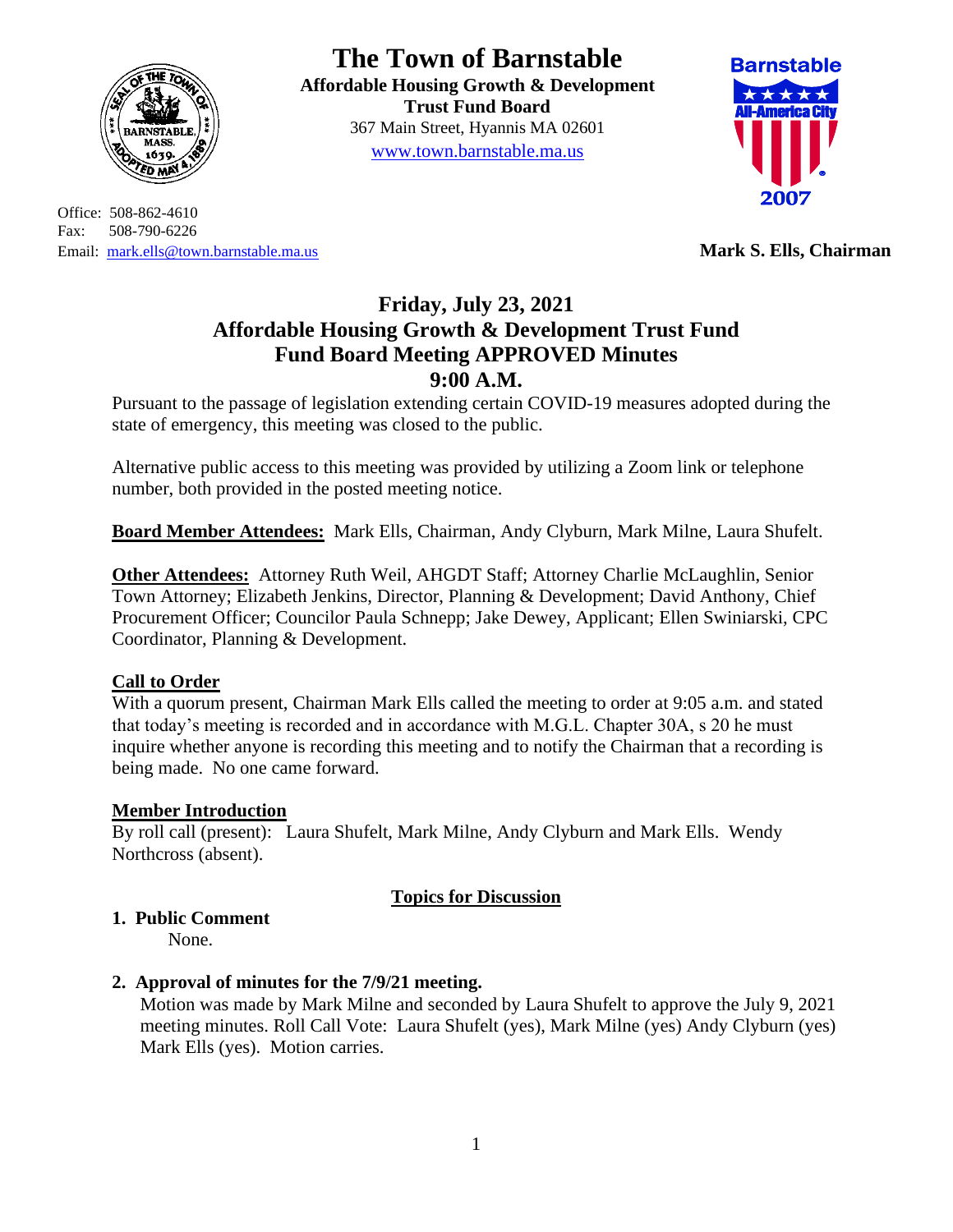#### **3. Application for Funding: Review of the application submitted by Jake Dewey for predevelopment funds to support the redevelopment and development of the following parcels located in Hyannis, MA: 560 West Main Street, 4 Elis Drive, 14 Ellis Drive, 15 Elis Drive, 20 Elis Drive, 30 Elis Drive, 31 Elis Drive, 35 Elis Drive, 39 Elis Drive, 40 Elis Drive and 44 Elis Drive.**

Mr. Dewey said that Dan Ojala, Down Cape Engineering, was going to do further preliminary background research and consult with Griffin Beaudoin, Town Engineer, regarding sewer design for the project so he could provide an updated proposal on costs. Mr. Dewey requested a continuance until a meeting when this information is available.

David Anthony advised that Mr. Beaudoin is currently out on paternity leave; however it was acknowledged that there are others who are filling in who can provide answers to infrastructure questions in his absence.

#### **4. Update on the analysis of the portion of the property now addressed as 1200 Phinney's Lane, Hyannis, MA (Map 274, Parcel 031) which was formerly owned by the Disabled American Veterans (DAV) for the development of affordable housing.**

Attorney Charlie McLaughlin explained that he met with the whole engineering crew yesterday on a variety of subjects and was able to resolve a couple of issues regarding restrictions and obstacles for development on this parcel. He noted that the question raised by David Anthony at the last meeting of whether the driveway exits onto the Town or the State portion of Phinney's Lane, said engineering confirmed that this is the State portion of Phinney's Lane. He said that an expanded curb cut permit from Mass DOT would be required to accomplish a common driveway situation due to added traffic flow. Attorney McLaughlin said that there is nothing in the title on record at the Registry that indicates any type of restriction in place on the police department lot. Further internal review is required to sort out the exact location of the Hearth and Kettle parcel to ensure it is not restricted beyond "police purposes" and what that language means in context needs to be sorted out, but could be resolved quickly. He said Attorney Bernie Kilroy was of the opinion he did not think resolution of this issue rose to the status of an Article 97 question, but said he intends to consult with others to ensure they concur with that conclusion. Records for funding restrictions associated with the development of the new police station were researched however available records do not go back that far. He said that the Town Clerk's office is assisting to identify town meeting votes or other records that might indicate any type of restriction associated with acquisition or development of the police building parcel.

Charlie shared that in his discussions with engineering; it was acknowledged that the fronting section of Phinney's Lane is on a fast track for both installation of sewer and water and should be available within a year and a half. Engineering said a gravity sewer is planned likely on the same side of Phinney's Lane for this development to tie in. Charlie noted that the road will be newly paved at that time and there are restrictions that exist for allowance of reopening the road after paving, noting that stubs for both water and sewer should be at the sideline of the roadway as a part of the design process. Chair Ells noted that capacity should be confirmed as it was anticipated that some of the other condominiums to the west would also be tied in. He advised that if the project is connecting with a new sewer connection, a fee of \$10K per unit would be applicable and would have an obvious monetary impact on the project. He suggested that this impact could be avoided by designing a gravity sewer that runs through the parcel, and assuming an option for connection, the parcel would then not need to be assessed \$10K per unit as part of a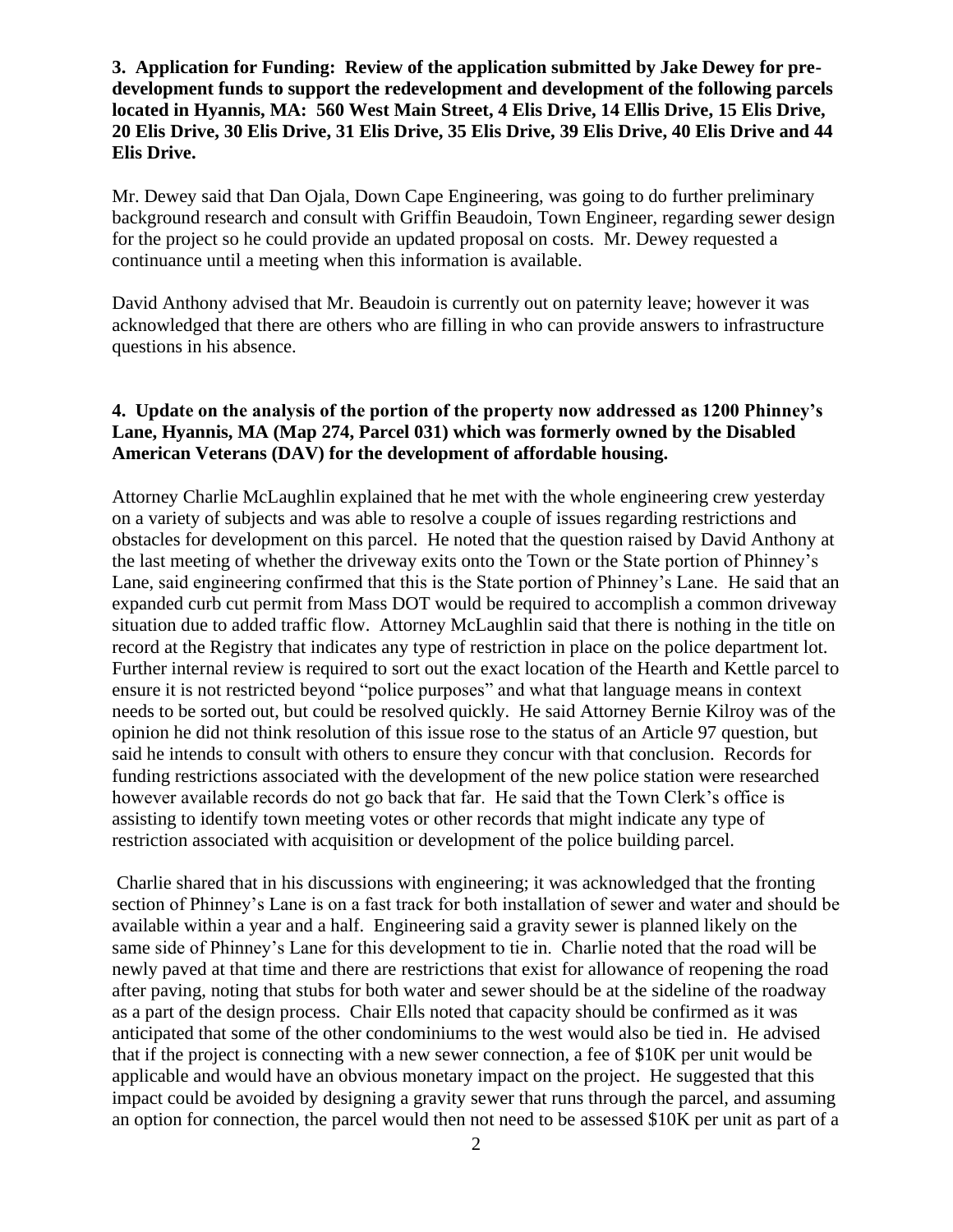sewer expansion project. After discussion, it was decided that a determination of whether this parcel will be a sewered parcel that will be connecting into a gravity line that exists, or connecting to the new sewer line requiring the assessment of \$10K per unit when it connects to the new sewer line, will need to be made and brought back to the next Trust meeting.

Ruth said that Article 97 would not be applicable as this parcel was not intended for conservation purposes. She said there are two parcels and wondered if the parking lot parcel is also burdened with restrictive use language. David Anthony offered that the deed from 1977 for the acquisition of the parcel underneath the police department includes no restrictions for police purposes in the deed. He explained the parcel was acquired from the Commonwealth of Massachusetts through a series of Town Meeting votes. He noted that the Town Clerk is currently researching these votes and there should be more information available regarding this for the next meeting.

#### **5. Update on the efforts of Barnstable County to create a Regional Services Housing Office (RSHO).**

Laura Shufelt explained that a Regional Services Housing Office is one where towns have banded together to fund a regional housing office where monitoring and resale of affordable homes and other technical parts of affordable housing post development are handled. She said that some towns are too small to have a dedicated housing employee, and contributing funding for this regional housing position can be an attractive option. Laura shared that she has had initial conversations with the County and Cape Cod Commission about implementing these services on the Cape and discussed different models. She said it would need to be determined if the County did decide to take on this office, how many towns on the Cape would be willing to contribute to it. She said that in one model discussed, a County employee would perform a base level of service for participating towns with further town contribution for additional services as needed. She said that there is also a model where the County could support the program and contract to a non-profit to provide the services. She shared that there is a Massachusetts Housing Partnership employee who helps create these regional housing offices across the state who will be working with the County to get a survey out. Laura noted there is a lot of enthusiasm from staff, planners and housing advocates in most towns however a survey will need to be sent out to determine interest. Laura said this would be an opportunity to professionalize affordable housing monitoring and preservation of existing affordable units. After brief discussion it was determined that advisement as to how these services can be utilized as a resource by the Town of Barnstable will be provided to the Town Manager by staff.

#### **6. Correspondence: Elliot Schmiedl, Director of Homeownership, Massachusetts Housing Partnership (MHP).**

Ruth advised that she had reached out to Mr. Schmiedl regarding possible participation in the One + Boston program and a meeting is scheduled for July  $28<sup>th</sup>$  via zoom at 1:00 p.m. Trust members may participate as long as a quorum of the Trust is not reached. If a quorum is anticipated, the meeting could be posted.

#### **7. Discussion of topics for future meetings.**

Ruth noted that the Quarterly Report for the Community Preservation Committee (CPC) is due at the beginning of August and she anticipates having a draft report for the next meeting. Housing